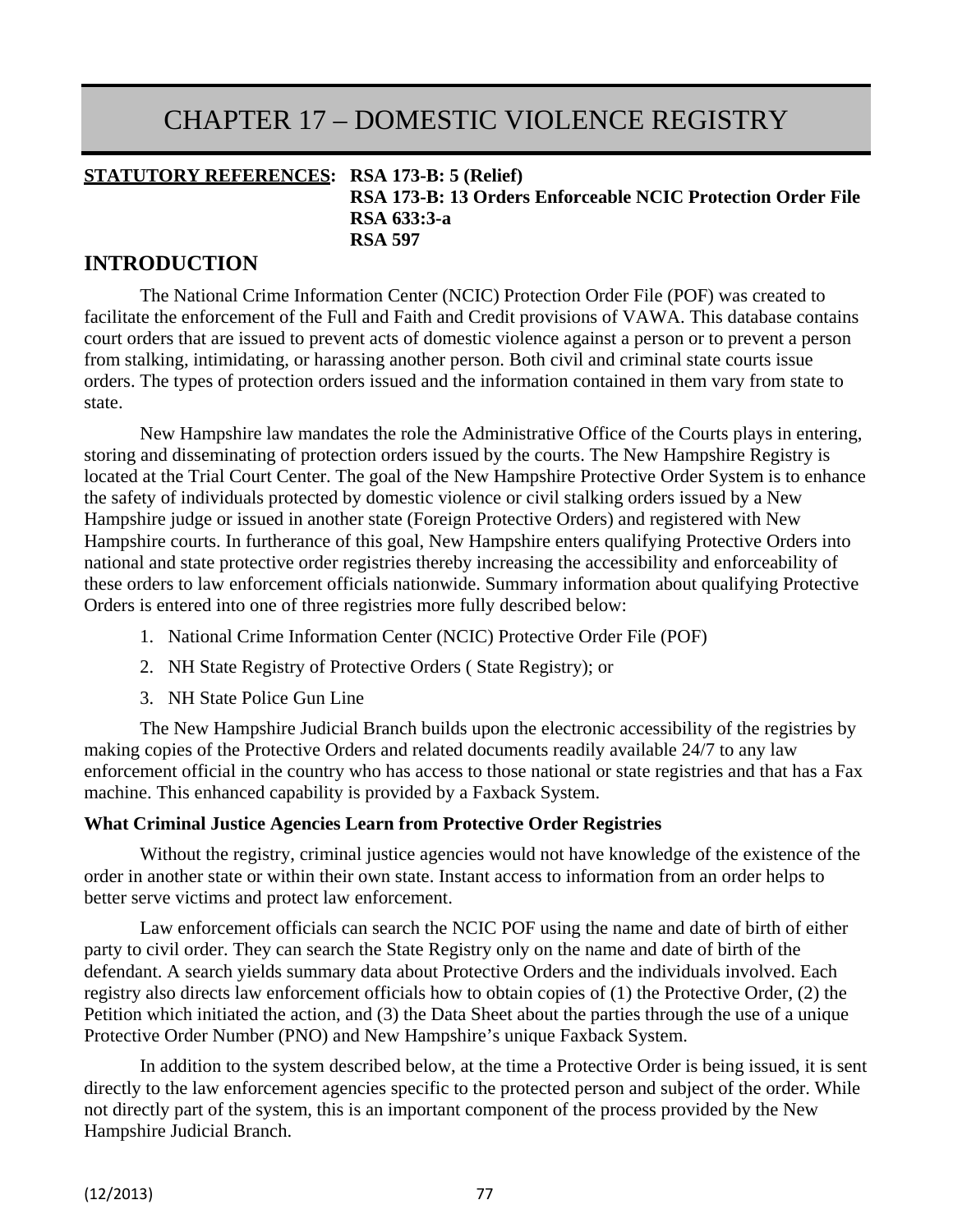## **A. TRANSMITTAL OF THE PROTECTIVE ORDER TO THE REGISTRY**

## *PROTOCOL 17-1*

A copy of each protective order issued under RSA 173-B, RSA 633:3-a and RSA 597 shall be transmitted to the Trial Court Center Registry by facsimile or computer.

### *PROTOCOL 17-2*

The Registry shall enter information regarding the qualifying protective order into NCIC (thus making them available to law enforcement statewide, as well as across the country). The Department of Safety shall make available information regarding emergency protective orders issued telephonically to law enforcement statewide.

**NOTE:** An Emergency Telephonic Protective Order or a Criminal Order of Protection and Conditions of Bail issued during non-court hours shall be transmitted by the law enforcement agency by facsimile to the Department of Safety. These orders will be entered into the state database. Criminal Protection Orders and Conditions of Bail must then be received by the court by the end of the next business day to be transmitted to the Registry.

### *COMMENT*

All domestic violence and stalking Protective Orders issued in NH which meet NCIC entry requirements are entered by judicial branch staff directly into the **National Crime Information Center Protective Order File** before the close of business on the day that they are issued. This entry includes the PNO which can be used to gain access to copies of the Protective Order and related documents via the Faxback System. This registry is accessible to law enforcement officials throughout the country, to the National Instant Check System (NICS) and to the NH Gun Line. By exposing summary information to law enforcement officials nationwide, the NCIC POF provides the greatest level of protection possible.

#### *PROTOCOL 17-3*

All orders for modification, expiration or termination shall be transmitted to the TCC Registry so that it may update and maintain the current database.

## **B. TYPES OF ORDERS**

There are two types of civil and criminal orders that may qualify for entry into a protective order registry: Temporary and Final.

1. Civil Protective Orders – These orders are issued under RSA 173-B or RSA 633:3-a.

**NOTE**: Protective orders issued under RSA 458 may not meet the due process requirements of NCIC and are not being entered into the registry.

2. Criminal Orders of Protection including Orders and Conditions of Bail –These orders are issued under RSA 597.

## **C. CIVIL ORDERS**

#### *PROTOCOL 17-4*

Civil temporary orders are generally issued on an *ex parte* basis. Court staff should provide the plaintiff with the domestic violence petition, the Defendant Information Sheet and any other forms needed for the issuance of the order. After the order is issued, the following documents shall be faxed to the TCC at 271-8485 for entry into the NCIC protective Order Registry on the same day the order is issued: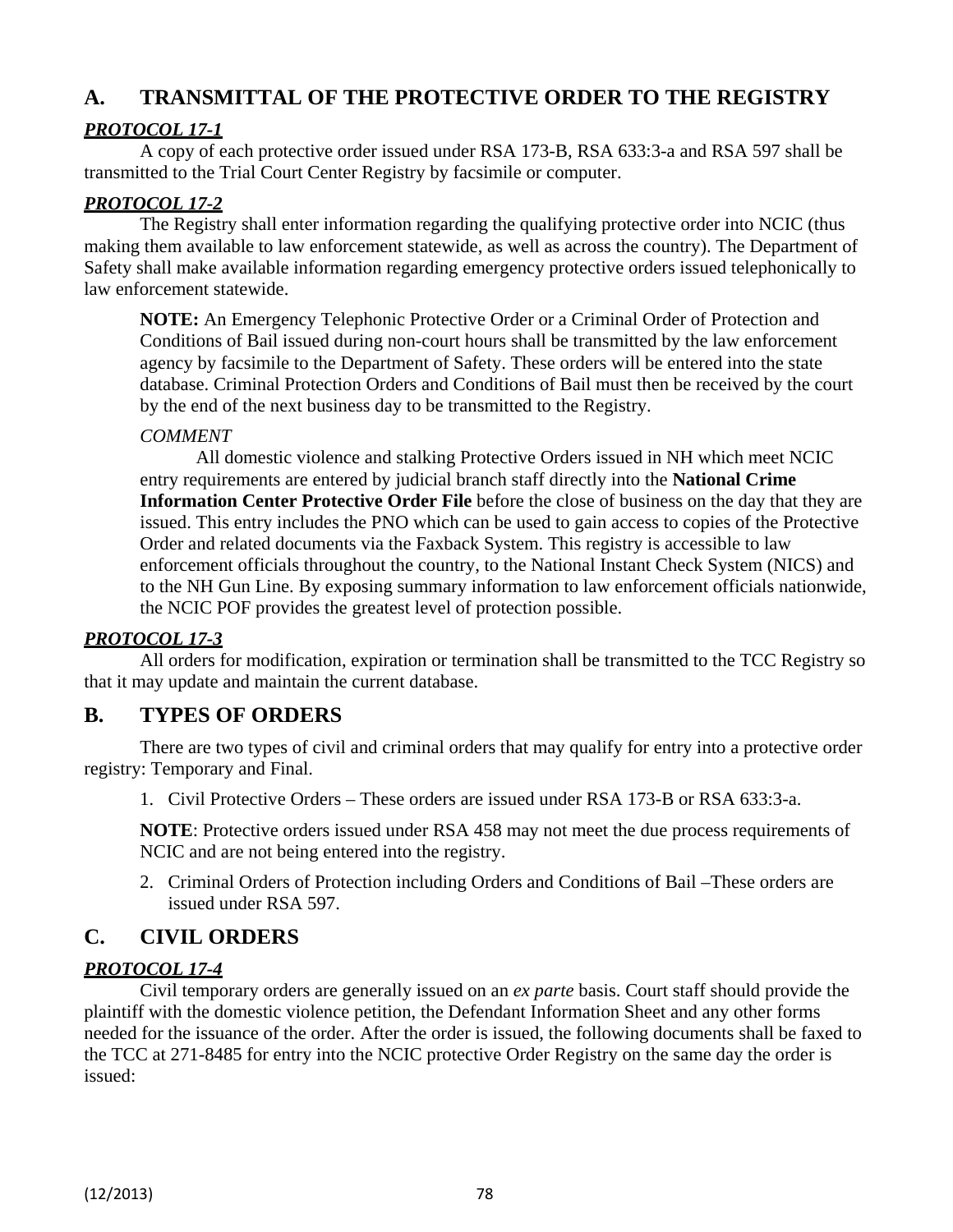- a. Temporary Order NHJB-2000-DFS
- b. Petition NHJB-2050-DFS; and
- c. Defendant Information Sheet for Law Enforcement NHJB-2045-DFS

### *PROTOCOL 17-5*

Final Protective Orders are issued after a hearing at which the defendant has had notice and an opportunity to be heard. After the order is issued, the following documents must be faxed to the TCC at 271-8485:

- a. Final Order NHJB-2001-DFS- pages 1-5 in order;
- b. Petition NHJB-2050-DFS;
- c. Defendant Information Sheet NHJB-2045-DFS; and
- d. Notice of Decision NHJB 2400-DFS or Return of Service NHJB-2285-DFS.

#### *PROTOCOL 17-6- Modifications*

All modifications of orders, with the sole exception of changes in child support, are to be faxed to the TCC on the same day the civil order is modified; the following documents must be faxed to the TCC at 271-8485:

- a. Petition;
- b. Original Order;
- c. Modification Order; and
- d. Defendant Information Sheet for the AOC.

**NOTE**: When only the modification to an order is in the area of child support, the modification should NOT be faxed to the TCC. The volume of modifications for support purposes only is significant and changes to support are of no interest to law enforcement for purposes of enforcement.

#### *PROTOCOL 17-7- Withdrawals/Dismissals/Transfers*

Withdrawals, dismissals and transfers are to be faxed to the TCC at 271-8485. An order cannot be removed from the registry without the defendant's name, date of birth, PNO (protective order number), and the court docket number, and judge's signature and date. The following forms should be sent for withdrawals and dismissals:

- a. Request/Order For Withdrawal of Domestic Violence or Stalking Protective Order NHJB-2580-DFS
- b. DV Final Order Dismissal NHJB-2580-DFS
- c. Stalking Final Order of Dismissal NHJB-2583

#### *PROTOCOL 17-8- Extensions*

Extension orders must be faxed to the TCC prior to the expiration date of the original order. The NCIC will automatically purge the order from the registry on the date of expiration. On the same day that the order of extension is granted, the following documents must be faxed to the TCC at 271-8485:

- a. Original Order;
- b. Extension Order;
- c. Petition; and
- d. Defendant Information Sheet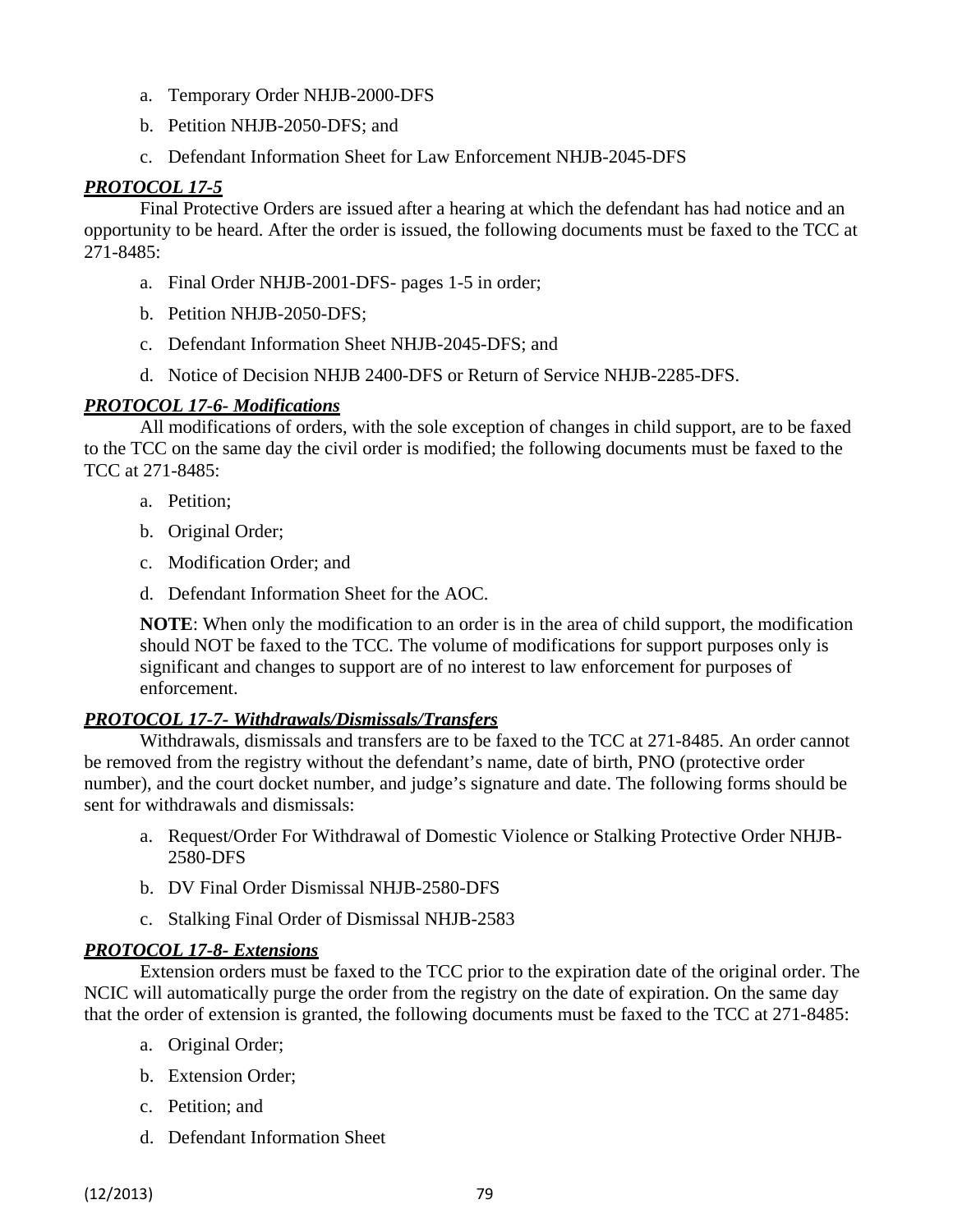## **D. CRIMINAL ORDERS**

#### *PROTOCOL 17-9- Temporary Orders*

Criminal Protective Orders issued by a bail commissioner are considered temporary. The order shall be returned to the court before the close of the next business day. After the order is received by the court, it (the five page order) should be faxed to the TCC at 271-8485. These orders are entered into NCIC as temporary orders.

#### *PROTOCOL 17-10- Final Orders*

All criminal bail orders of protection issued by the court at arraignment shall be refaxed to the TCC for entry into the Protection Order File on the date of issuance by the judge. The order must be signed and dated by the issuing judge.

#### *PROTOCOL 17-11- Modifications*

All modifications of orders are to be faxed to the TCC. After the order has been modified, the following documents must be faxed to the TCC at 271-8485:

a. Original Order; and

b. Modification Order, using the Criminal Bail Order Amend/Vacate Form NHJB-2542-DFS

#### *PROTOCOL 17-12- Vacated Orders/Transfers*

Vacated orders and transfers are to be faxed to the TCC at 271-8485. An order cannot be removed from the registry without the defendant's name, date of birth, PNO (protective order number) and court docket number. Upon final disposition of the case, the bail order expires. Staff shall notify the TCC of the termination of the protective order by faxing the order with stamp "vacate" and the date or using the Criminal Bail Order Amend/Vacate form. It is critical that these orders are sent to the registry on the same day as the final disposition of the case. These orders do not automatically expire out of NCIC.

## **E. FOREIGN PROTECTIVE ORDERS**

#### *PROTOCOL 17-13*

Foreign Protective Orders, those issued by another state or tribal court, presented to a New Hampshire court for registration, must be faxed to the TCC at 271-8485, together with the Affidavit for Foreign Protective Orders. (RSA 173-B: 3, IV) (See also Chapter 15, Full Faith and Credit). A PNO should be assigned. The defendant's date of birth and descriptors should be included with the fax transmittal.

#### *COMMENT*

Foreign Protective Orders registered in New Hampshire cannot be entered into NCIC by New Hampshire. Only the court of origin may enter a protective order into NCIC. Orders that are already entered into the NCIC registry by the issuing authority are not entered again into our state database.

#### **F. ASSIGNING A PROTECTIVE ORDER NUMBER**

In order to enter domestic violence information into the Protective Order Registry, a unique protective order number must be assigned. These numbers have been designated "PNO Numbers". Once assigned, the PNO number does not change even when the temporary order becomes final or when transferred to another Circuit Court.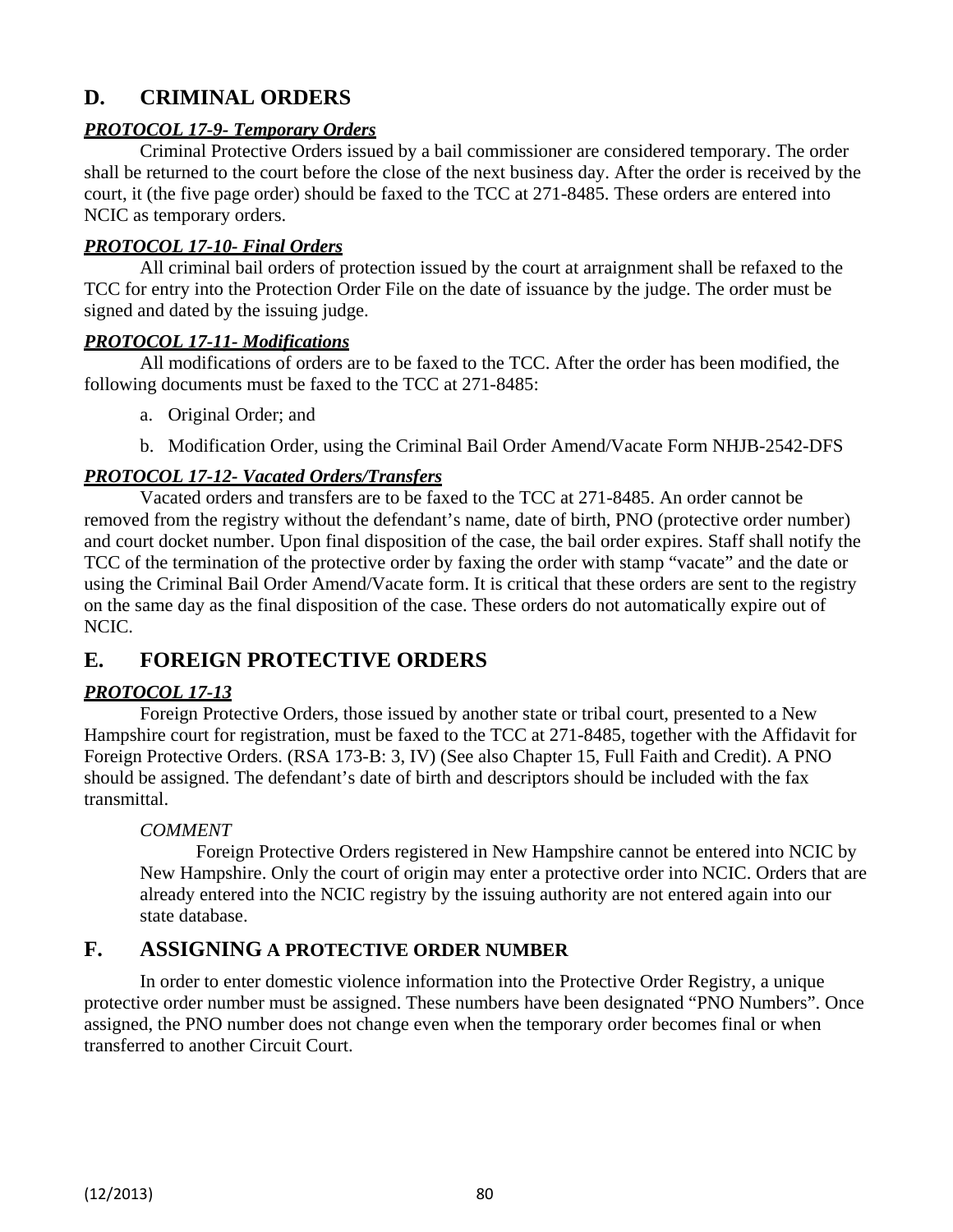#### **Civil Protective Orders**

#### *PROTOCOL 17-14- Generating a PNO for Civil Protective Orders*

The PNO number for a civil protective order is automatically generated in Odyssey once the temporary order is entered as an "event". If there is no order, there is no PNO number generated. The PNO number follows the docket/case number of the file.

#### **Criminal Protective Orders**

For Criminal Protective Orders, the PNO will need to be assigned when the case is opened in ODYSSEY. This may occur when bail is filed with the court and before the criminal complaint has been filed.

#### *PROTOCOL 17-15 PNO- Criminal Bail Protective Orders*

Many, if not most, Criminal Protective Orders Including Conditions of Bail will be filed prior to the complaint form being received by the court. Staff will need to assign a PNO number per the instructions below:

- 1. Protective Order Number:
	- a. Click in the field next to "number" and type the PNO number;
	- b. Three digit court code (XXX);
	- c. Two digit year (08); and
	- d. One digit "4" (Because it is a CBPO).

Last four digits of the case number (This PNO should be exactly 10 digits)

2. Manually add the PNO number to the CBPO.

## **G. PROPER COMPLETION OF THE FIRST PAGE OF THE ORDER AND DEFENDANT INFORMATION SHEET**

#### *PROTOCOL 17-16*

The first page of the order is based on a national model designed to increase recognition and enforceability of orders. The order contains standard data elements required by NCIC. The Defendant Information Sheet is designed to provide information to TCC staff for entry into the registry. The Defendant Information Sheet is filled out by the plaintiff and sworn to under oath.

**NOTE**: Staff should inform the plaintiff that the date of birth and a physical description of the defendant must be provided in order for the protective order to be entered into the registry.

**NOTE**: In a civil case the Return of Service Form includes space for the Defendant's date of birth in the event it is necessary for law enforcement to obtain this information. Court staff should ask law enforcement serving the petition to request the date of birth if it is unknown to the plaintiff. If the return of service is served and law enforcement obtained the date of birth, court staff should ensure that their records are updated with the correct date of birth. The registry will call the court if there is a discrepancy between birthdates. If the defendant is present in court for a hearing, and there is no date of birth on the order, staff should ask the defendant for the date of birth. No final orders should be issued without a date of birth if the defendant appears in court.